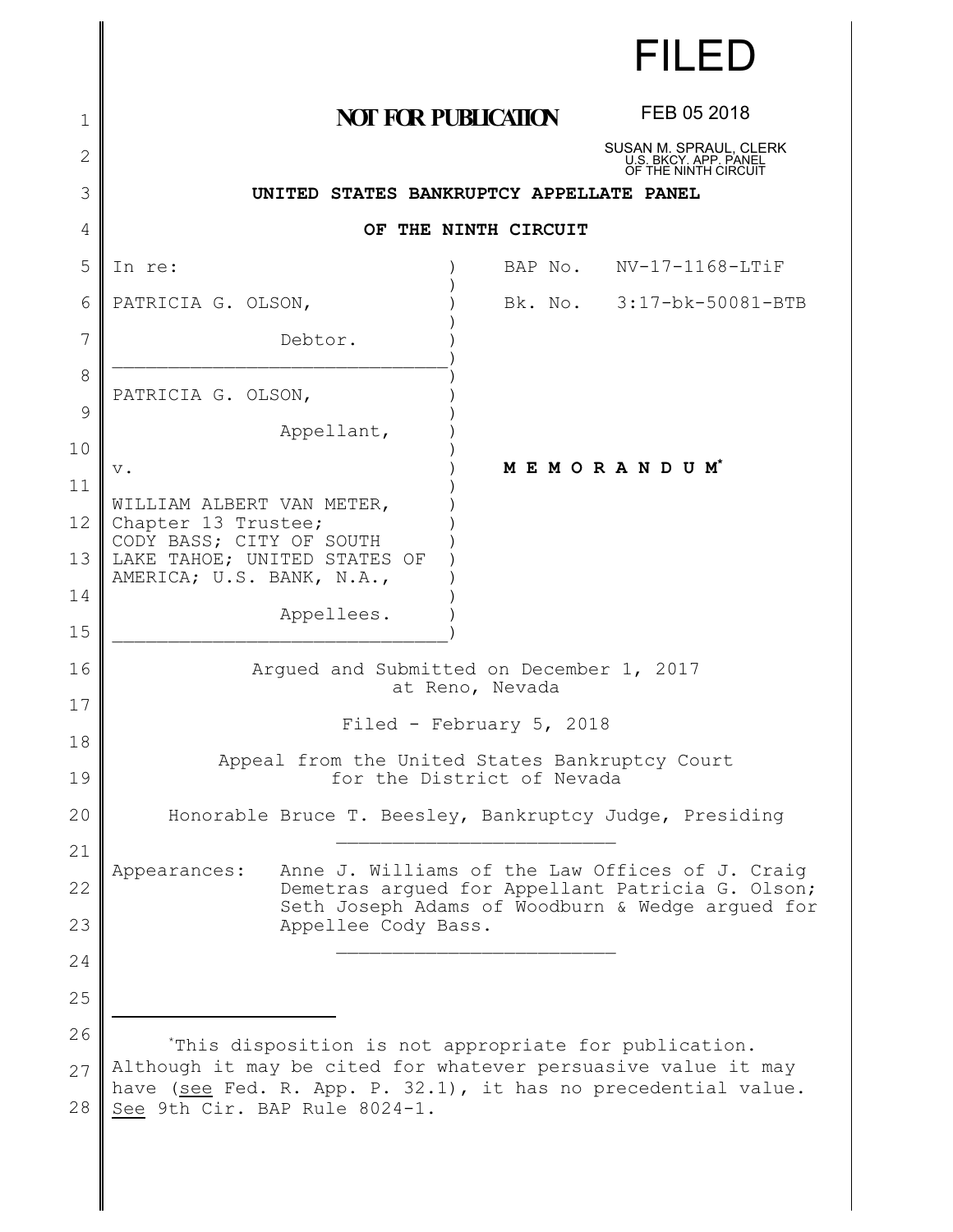1 2 3 Before: LAFFERTY, TIGHE,\*\* and FARIS, Bankruptcy Judges. Memorandum by Judge Lafferty Concurrence by Judge Tighe

4 5 6 7 8 9 10 11 12 13 14 The Debtor is 92 years old, legally blind, and resides in an assisted living facility. She sought chapter  $13<sup>1</sup>$  relief to stop foreclosure of her commercial real property. One of the tenants at that property operated a marijuana dispensary on the premises and continued to pay rent to Debtor postpetition. Debtor's plan called for her to sell the commercial real property to pay off all creditors. At the hearing on the motion to sell and reject the lease with the tenant, the bankruptcy court dismissed the case sua sponte on the ground that Debtor's postpetition acceptance of rents from the dispensary business was an ongoing criminal violation that disqualified her from bankruptcy relief.

15 16 17 Because the bankruptcy court did not make adequate findings for us to discern the standard under which it concluded that dismissal was mandatory, we VACATE and REMAND.

## **FACTS**<sup>2</sup>

Prepetition, Debtor Patricia G. Olson was the general

21 22 \*\*Hon. Maureen A. Tighe, U.S. Bankruptcy Judge for the Central District of California, sitting by designation.

18

19

20

23

24

<sup>1</sup>Unless specified otherwise, all chapter and section references are to the Bankruptcy Code, 11 U.S.C. §§ 101-1532.

25 26 27 28  $2$ The parties did not include all relevant documents in their excerpts of record. We have thus exercised our discretion to review relevant imaged documents from the bankruptcy court's electronic docket. See O'Rourke v. Seaboard Sur. Co. (In re E.R. Fegert, Inc.), 887 F.2d 955, 957–58 (9th Cir. 1989); Atwood v. Chase Manhattan Mortg. Co. (In re Atwood), 293 B.R. 227, 233 n.9 (9th Cir. BAP 2003).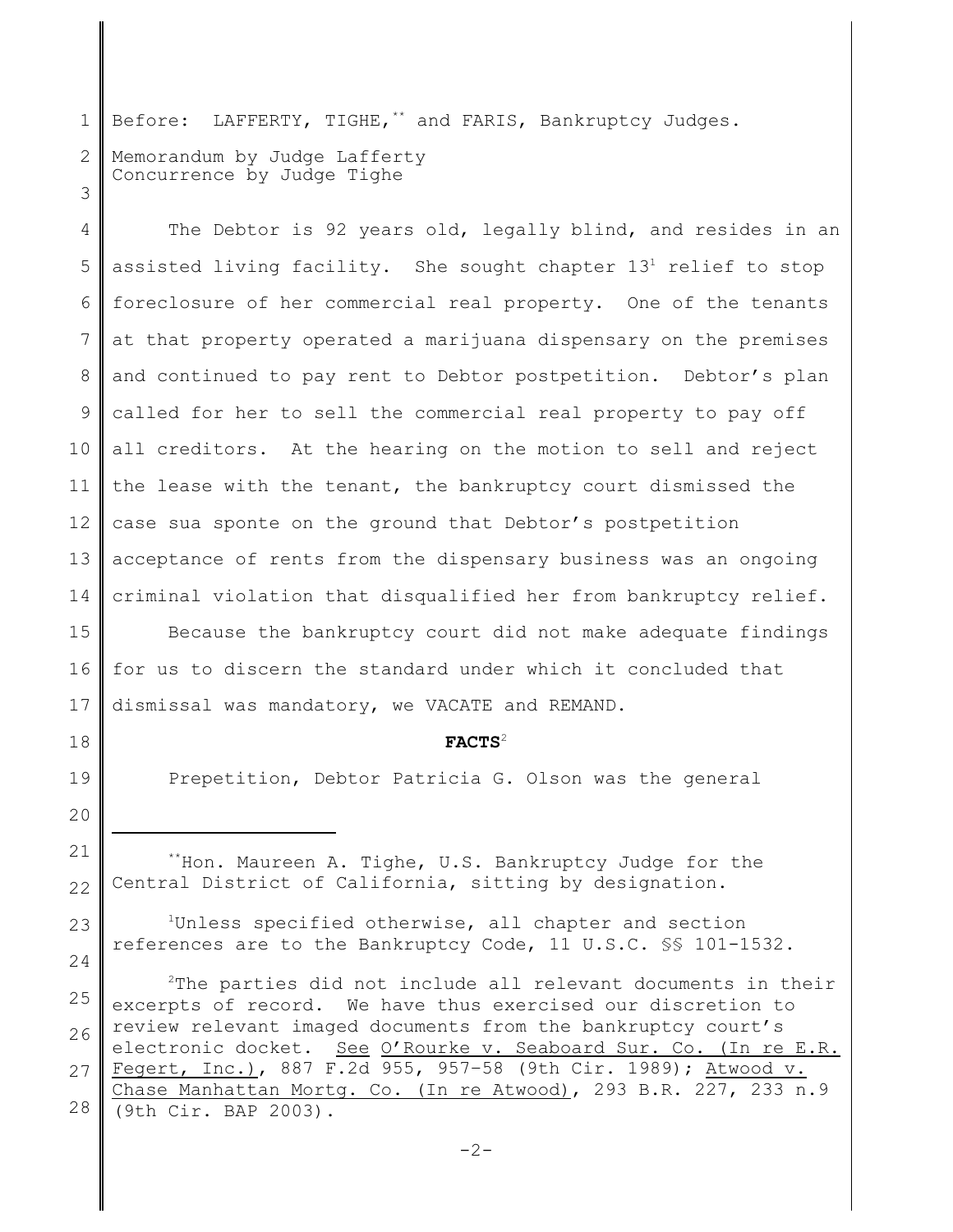1 2 3 4 partner of Olson Bijou Center, L.P., a California limited partnership ("OBC"). OBC owned real property on Lake Tahoe Boulevard in South Lake Tahoe, California, known as the Olson Bijou Shopping Center (the "Shopping Center Property").

5 6 7 8 9 10 11 12 13 14 15 16 17 18 Beginning in January 2013, Appellee Cody Bass began leasing space in the Shopping Center Property from OBC; although the record includes only an unsigned copy of the lease, the signature block on the lease indicates that it was to be signed by Debtor's son, Patrick Olson, as manager of  $OBC.3$  The lease expressly authorized Mr. Bass to operate a "dispensary."<sup>4</sup> Pursuant to that authority, Mr. Bass operated at the leased premises Tahoe Wellness Cooperative ("TWC"), a marijuana dispensary authorized under California law. Both the operation of the dispensary business and the leasing of the premises for such a business, however, potentially violated the federal Controlled Substances Act, 21 U.S.C. §§ 801-904 ("CSA"). The CSA classifies marijuana as a controlled substance, 21 U.S.C.  $\frac{6}{5}$  812, and makes it unlawful to

- 
- 19 20

21

(1) knowingly open, lease, rent, use, or maintain any place, whether permanently or temporarily, for the purpose of manufacturing, distributing, or using any controlled substance;

26 27 28 <sup>4</sup>The lease also required Mr. Bass to "comply with all statutes, codes, ordinances, orders, rules and regulations of any Federal, California, municipal or other governmental or quasigovernmental entity . . . ."

<sup>22</sup> 23 24 25 <sup>3</sup>In Debtor's declaration in support of the motion to reject lease, she stated that she believed the lease "agreements" were taken from her residence by government law enforcement authorities in May 2015. In Debtor's second declaration in support of the motions to sell and to reject, she stated, "[t]here is no signed lease agreement between Mr. Bass and me."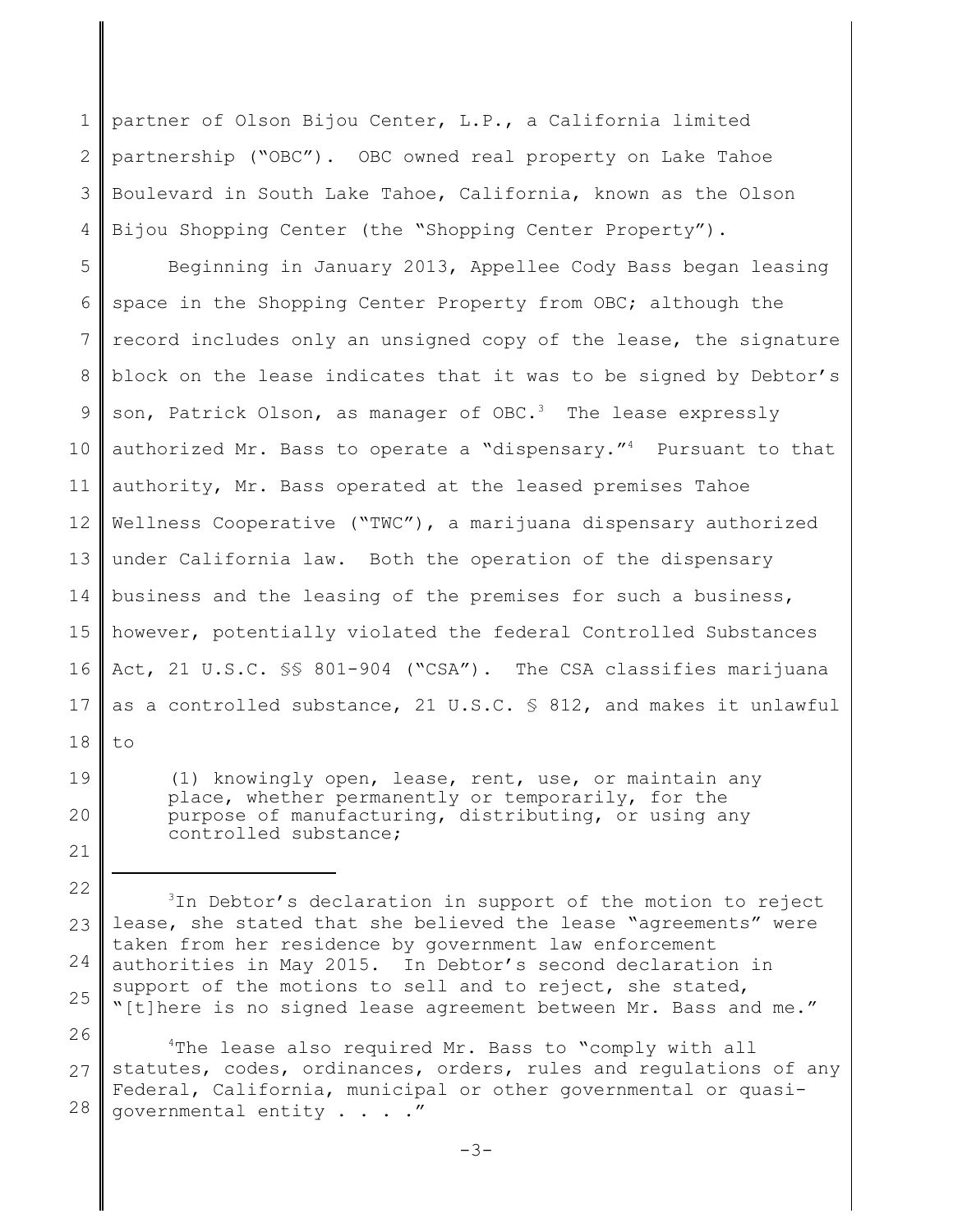(2) manage or control any place, whether permanently or temporarily, either as an owner, lessee, agent, employee, occupant, or mortgagee, and knowingly and intentionally rent, lease, profit from, or make available for use, with or without compensation, the place for the purpose of unlawfully manufacturing, storing, distributing, or using a controlled substance.

5 21 U.S.C. § 856(a).

1

2

3

4

6 7 8 9 10 11 12 13 14 15 16 17 18 19 20 21 22 23 24 In early 2016, Mr. Bass and OBC entered into a letter of intent for Mr. Bass to purchase the Shopping Center Property for \$4.2 million; Mr. Bass made a \$25,000 payment to Debtor's attorney pursuant to the letter of intent. Shortly thereafter, Mr. Bass, OBC, and Debtor entered into an option agreement, which expired on March 3, 2016. Mr. Bass tendered an additional \$50,000 to be applied to the purchase price if the option were exercised. According to Mr. Bass' declaration in support of his opposition to the motion to sell, he gave notice on April 1, 2016, that he was exercising the option agreement. He asserted that this notice was timely based on a First Amendment to Option Agreement attached to his declaration, which extended the deadline for exercising the option to April 4, 2016 and appears to be signed by Debtor. But in Debtor's second declaration in support of pending motions, she stated that Mr. Bass came to her assisted living facility on March 3, 2016, the day the option agreement expired, and asked her to sign papers, but she did not understand what she may have signed, and she believed Mr. Bass misled her into "signing something."<sup>5</sup>

<sup>26</sup> 27 28 <sup>5</sup>We include these "facts" merely to provide some context for the proceedings before the bankruptcy court, and for no other purpose. And we should be particularly circumspect in this instance, in which we remand after determining that the (continued...)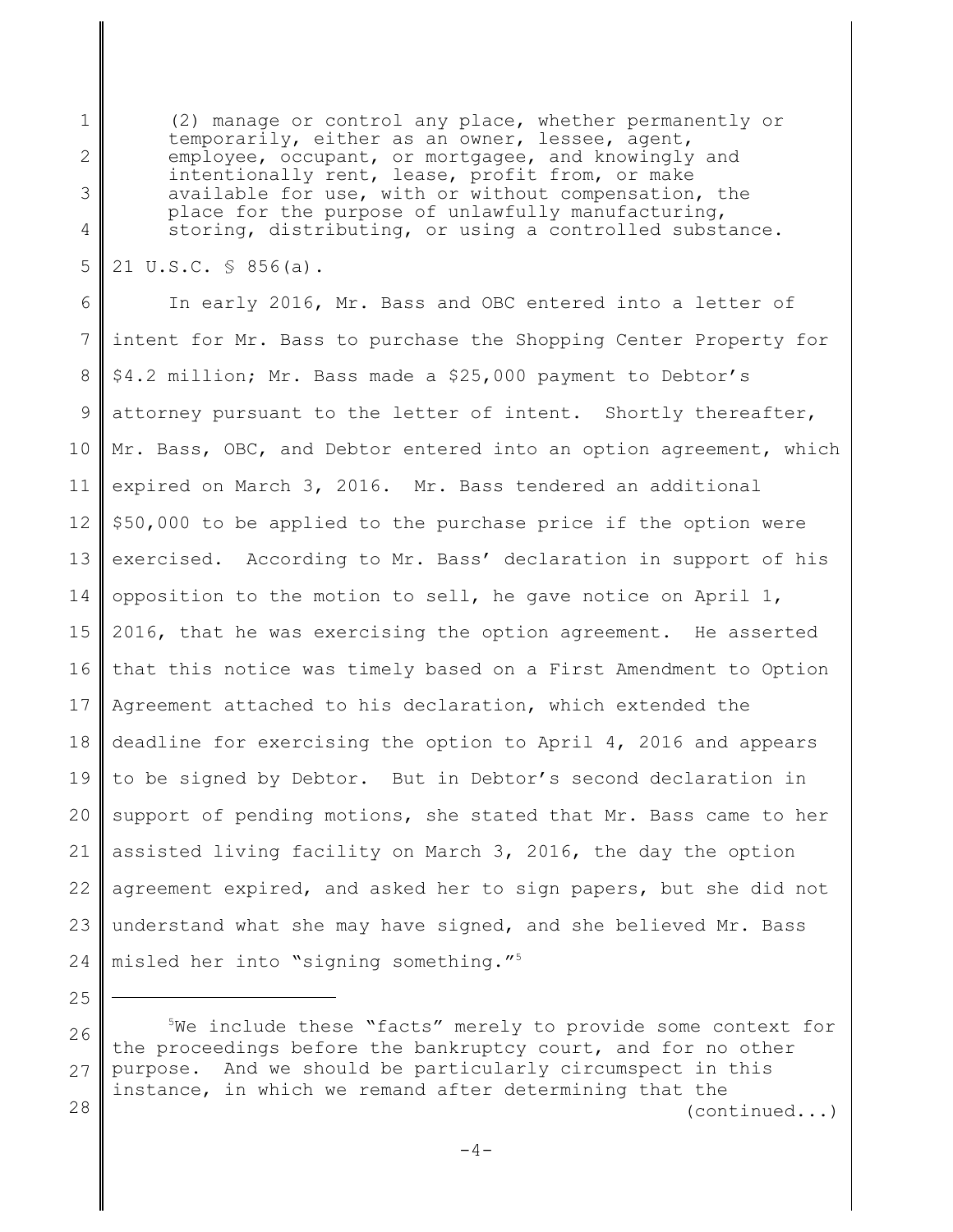1 2 3 4 OBC and Debtor did not perform under the option agreement, and, in May 2016, Mr. Bass sued OBC, Debtor, and Mr. Olson in El Dorado County Superior Court for damages and specific performance.

5 6 7 8 9 The Shopping Center Property was encumbered by a deed of trust in favor of U.S. Bank, N.A. In August 2016 U.S. Bank recorded a notice of default, and in December 2016 it recorded a notice of sale. The foreclosure sale was set for February 1, 2017.

10 11 12 13 14 15 On January 30, 2017, Debtor filed a chapter 13 petition, which stayed both the foreclosure and the Bass litigation. That same day, she filed a quitclaim deed transferring OBC's interest in the Shopping Center Property to herself individually. Mr. Bass continued to pay rent postpetition to Debtor or her counsel.

16 17 18 19 20 About a month after the bankruptcy filing, the bankruptcy court approved a stipulation between Debtor and U.S. Bank for the use of cash collateral for Debtor's ordinary operating expenses and maintenance of the Shopping Center Property as well as assisted living expenses and health insurance, through April

21

 $5($ ...continued)

<sup>23</sup> 24 25 26 27 28 bankruptcy court neither articulated the legal basis for its decision sua sponte to dismiss this case, nor identified with precision the facts which it must have determined, or upon which it might have relied, under any cognizable theory, in dismissing the case. Accordingly, we neither make any determination concerning what appear to be disputed facts, nor "weigh" any such facts, nor determine credibility, nor even, indeed, opine regarding what facts might be relevant under the as-yet-undetermined legal standard to be applied by the bankruptcy court on remand.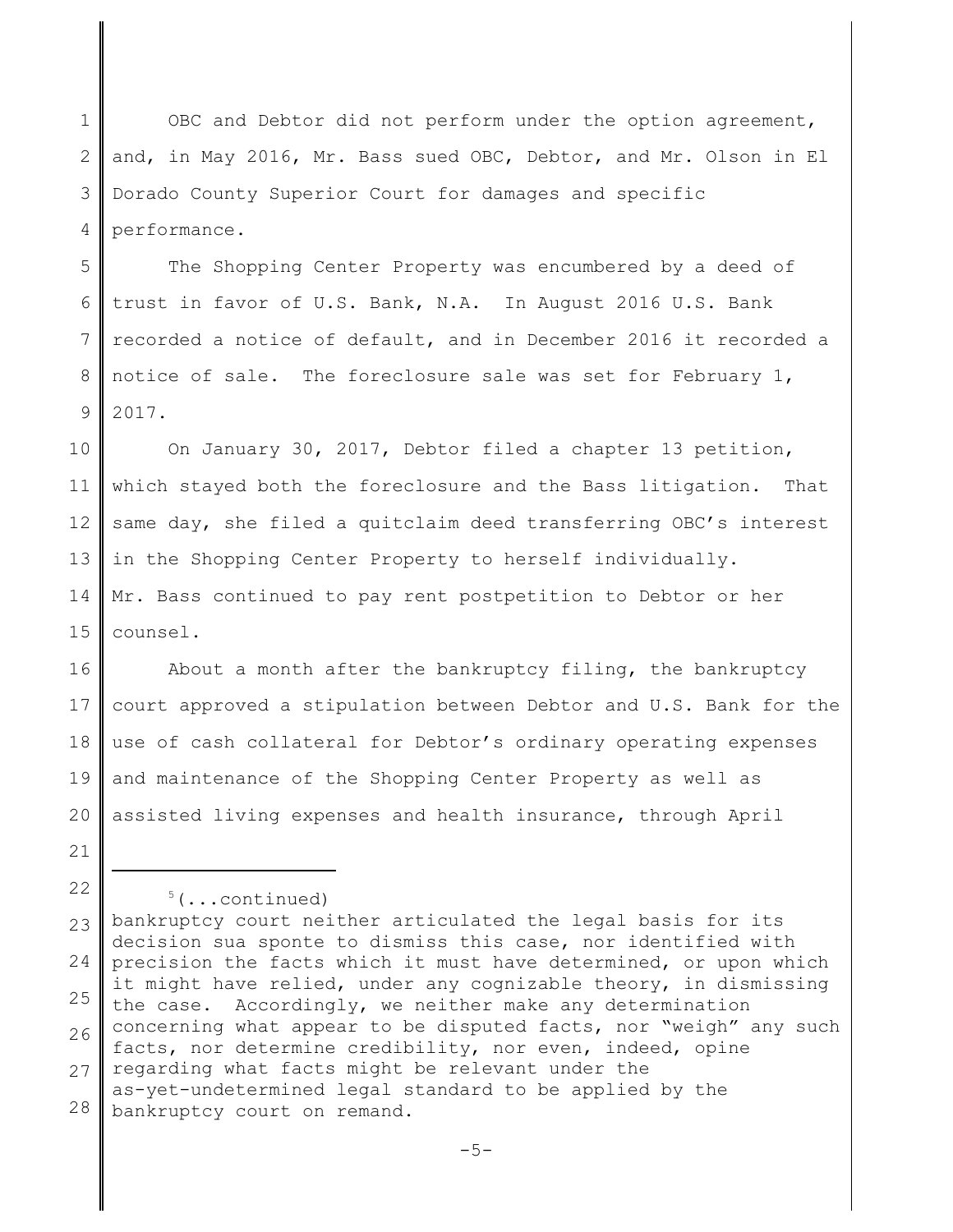1 2 3 4 5 6 7 8 9 10 11 12 13 14 15 2017. In exchange, Debtor granted U.S. Bank a postpetition replacement lien on all rents generated from the Shopping Center Property and agreed to make adequate protection payments of \$4,000 per month. According to the stipulation, at that time expected rental income was \$16,220 per month, including TWC's monthly rental payment of \$10,200. In early May 2017, the court approved another cash collateral stipulation extending the agreement to use cash collateral through July 31, 2017 and modifying the budget to exclude the rent from TWC. There is no evidence in the record to indicate whether the postpetition rents paid by Mr. Bass were used to make payments pursuant to the initial cash collateral stipulation; other than Debtor's counsel's oral representation that the May 2017 rent payment was being held in a safe in his office, the record does not show what happened to those funds at all.

16 17 18 19 20 21 Debtor's proposed chapter 13 plan called for monthly payments of \$150 for 12 months and \$2,100 for 48 months. The plan also provided that Debtor would sell the Shopping Center Property within six months of plan confirmation and use the net proceeds to pay all administrative, priority, and unsecured claims.

22 23 24 25 26 27 28 In April 2017, Debtor filed a motion to sell free and clear under § 363(f) the Shopping Center Property and the adjacent property, which she also owned, for \$3 million. Among the conditions of the sale of the Shopping Center Property were (i) court approval of the rejection or termination of Mr. Bass' lease and the commencement of eviction proceedings by Debtor; and (ii) court-ordered rejection, termination, or voiding of the

 $-6-$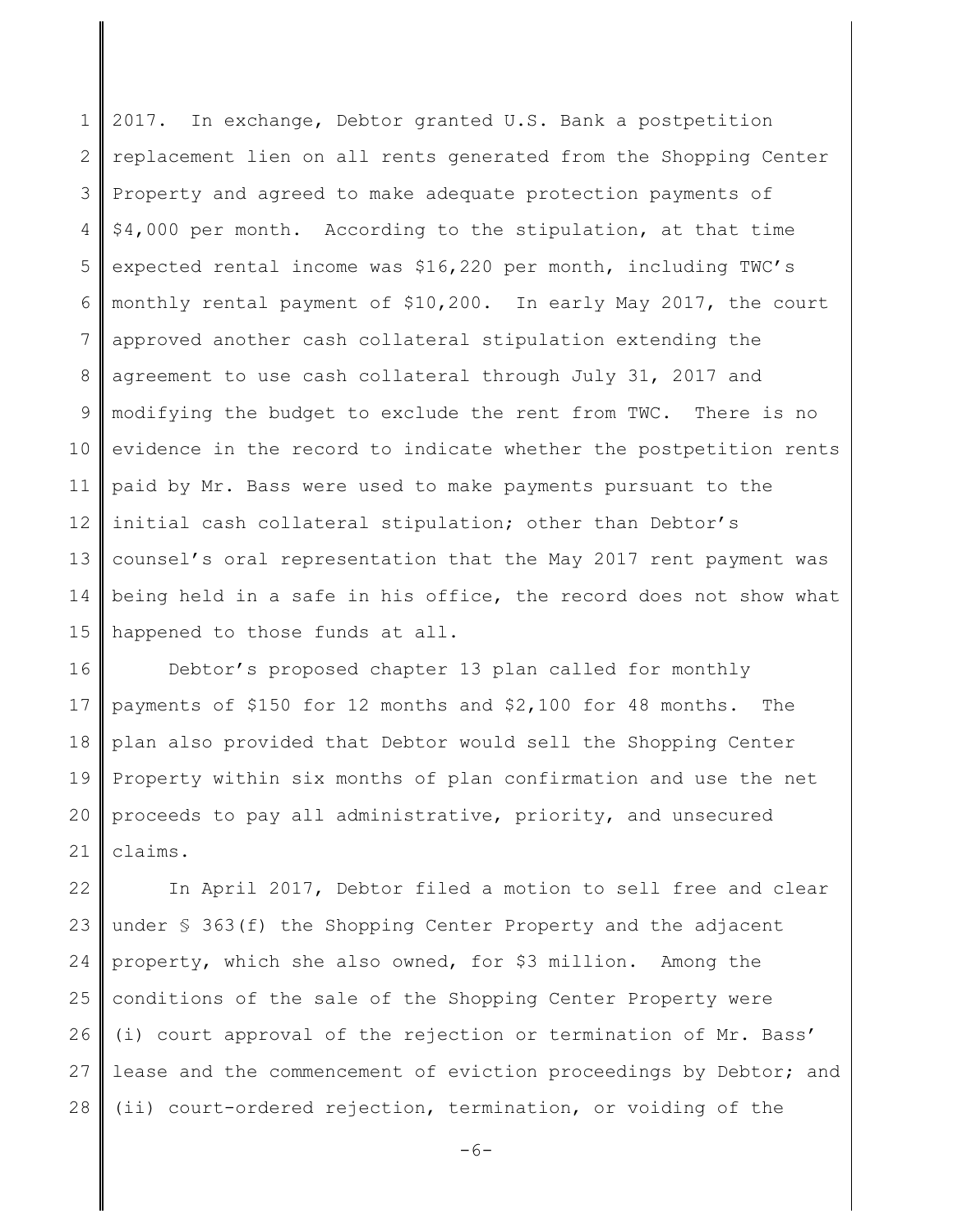1 2 3 4 5 6 7 8 9 10 11 12 13 14 15 16 17 18 19 20 21 22 23 24 25 26 27 28 option agreement with Mr. Bass. Debtor also filed a motion to reject the lease and the option agreement with Mr. Bass.<sup>6</sup> In her declaration in support of the motion to reject, Debtor stated that she had entered into the lease with Mr. Bass in January 2013 and that Mr. Bass "currently operates a medical marijuana dispensary at 3443 Lake Tahoe Blvd[.]" In a subsequent declaration filed May 11, 2017, Debtor further testified: 1. I am 92-years [sic] old and legally blind. I live in an assisted living facility in Sparks, Nevada. . . . . 9. At times prior to the filing of this case, my son, Patrick Olson, acted and served as my attorney-in-fact. In doing so, Patrick managed most of my financial affairs, which included the management of 949 Bal Bijou Road and 3443 Lake Tahoe Blvd. Patrick's duties included obtaining leases for the properties, collecting rents and paying all expenses, such as the secured mortgage payment to U.S. Bank, real property taxes and insurance premiums. 10. In 2012, Patrick Olson, through Olson Bijou Center L.P., leased space at 3443 Lake Tahoe Blvd. to Cody Bass. . . . . 15. I wish to end any involvement with Mr. Bass and his illegal business. I do not want to use money from Mr. Bass to fund my Chapter 13 Plan. I don't want to sell my property to Mr. Bass and do not want to finance his purchase of 3343 Lake Tahoe Blvd. I wish only to terminate any dealings with Mr. Bass and to sell my property and pay my creditors in full. Mr. Bass opposed both motions. In his declaration in support of his opposition to the motion to sell, Mr. Bass <sup>6</sup>The City of South Lake Tahoe (the "City") filed a joinder in the motion to reject on the ground that Mr. Bass' permit to operate the dispensary had expired and had not been renewed because the Debtor had not provided her written consent.

 $-7-$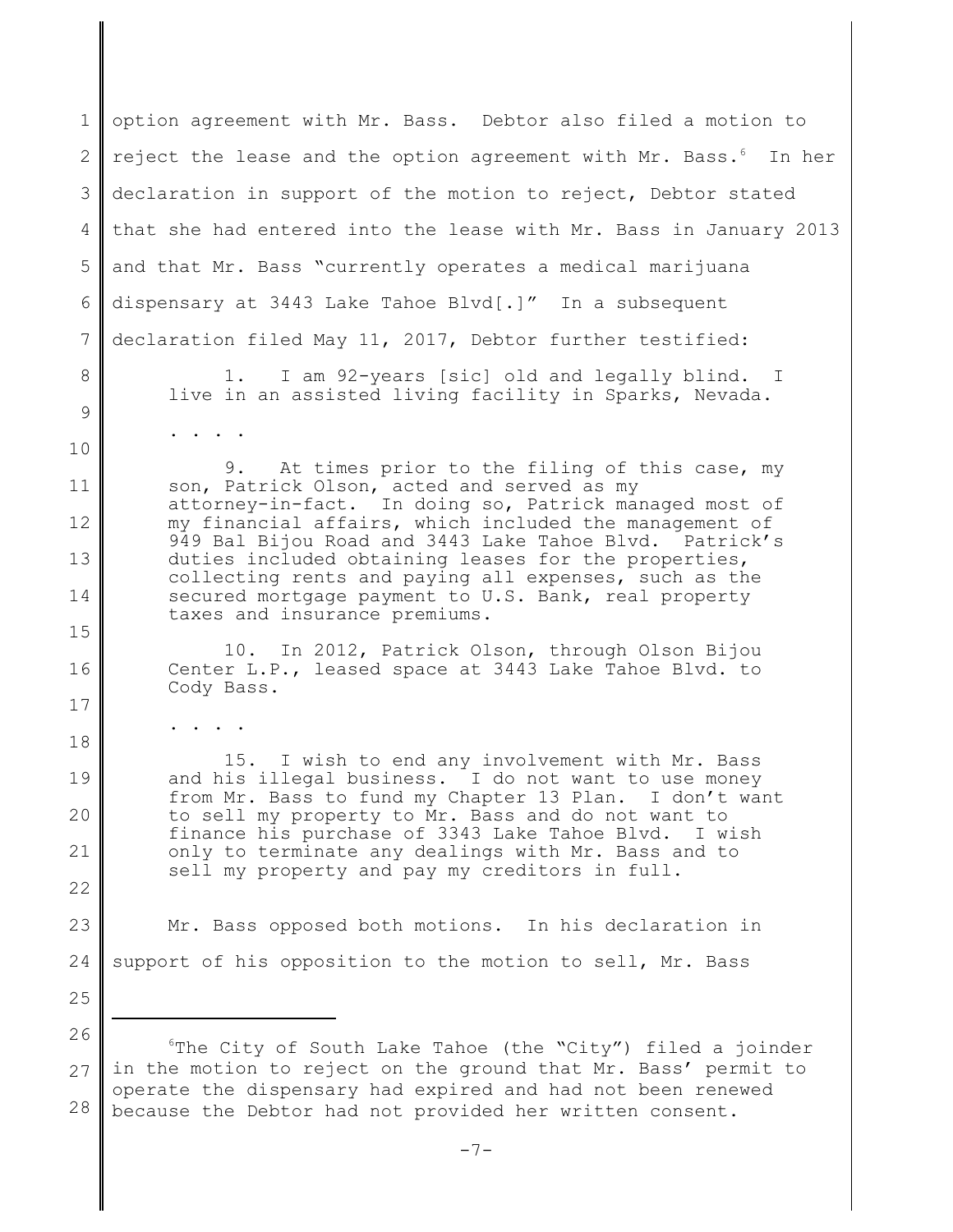1 2 3 confirmed that he had been operating a marijuana dispensary on the premises pursuant to the terms of his lease with OBC and that he had paid rent to the Debtor postpetition.

4 5 6 7 8 9 10 Shortly thereafter, the chapter 13 trustee filed a motion to dismiss for failure to make plan payments and for failure to file an amended plan. Mr. Bass also filed a motion to dismiss the case on grounds that Debtor's acceptance of rents from his marijuana dispensary violated the CSA. Neither of those motions were heard because they were mooted by the bankruptcy court's sua sponte dismissal of Debtor's case.

11 12 13 14 15 16 17 18 19 20 At the initial hearing on the motion to sell and motion to reject, the bankruptcy court questioned whether it could authorize the sale, given that the Debtor had been accepting rents from leasing a marijuana dispensary; the parties argued the issue, and the court continued the matter for a few days to study the relevant authorities. At the continued hearing, the court heard additional argument but concluded, based on its interpretation of relevant case law, that because Debtor had continued to receive rent postpetition, the case had to be dismissed:

21 22 23 24 25 26 I think it's a crime for Ms. Olson to be accepting rents from an illegal operation, so I am dismissing this case. . . . My finding is this debtor is leasing property for an unlawful purpose under federal law, although lawful under state law . . . and has continued to accept rents during the course of her bankruptcy. Hr'g Tr. (May 22, 2017) at 6:4-5; 22-25. In response to a request for clarification from Debtor's counsel, the court

- 27 explained:
- 28

[I]f the debtor has committed a crime during the course

 $-8-$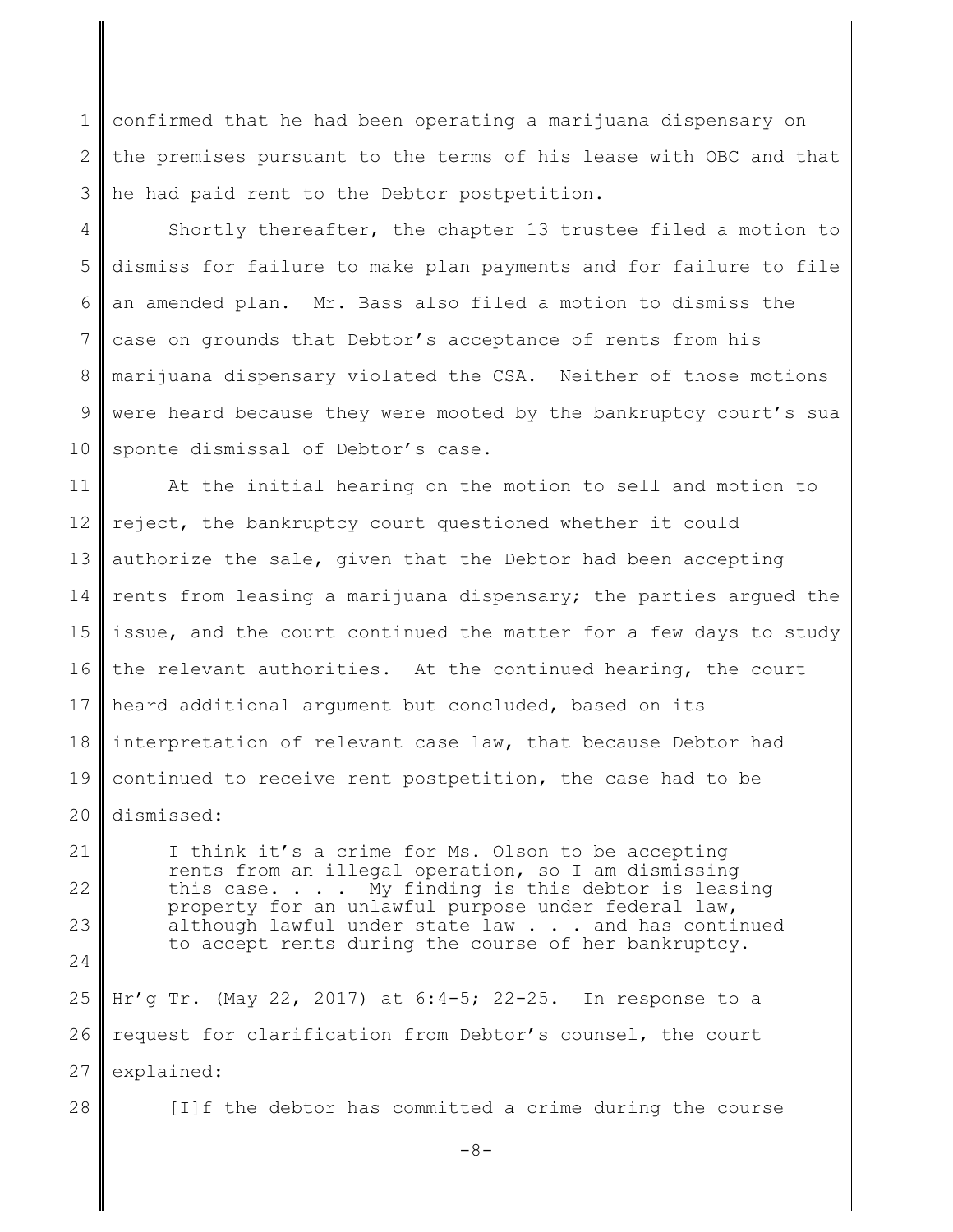1 2 3 4 5 6 7 8 9 10 11 12 13 14 15 16 17 18 19 20 21 22 23 24 25 26 27 28 of the bankruptcy and continued for several months to commit a crime during the course of the bankruptcy, I think that is a basis for not providing relief to the debtor. Had the debtor, prior to filing bankruptcy or not during the bankruptcy had not committed the crime of taking money from a marijuana operation, I would feel differently. But that's not what happened here. Because you don't, in my opinion, get to go through five or six months of a bankruptcy knowingly receiving illegal proceeds and then say, oh, I'm not going to take those anymore, I want to sell the property now, so I get to play here. I don't think that's correct. Id. at 7:17-8:3. The bankruptcy court entered its sua sponte order dismissing the case on May 31, 2017; the court also granted a stay pending appeal. Debtor timely appealed. **JURISDICTION** The bankruptcy court had jurisdiction pursuant to 28 U.S.C. §§ 1334 and 157(b)(2)(A). We have jurisdiction under 28 U.S.C. § 158. **ISSUE** Whether the bankruptcy court abused its discretion in dismissing Debtor's chapter 13 case. **STANDARD OF REVIEW** We review a bankruptcy court's dismissal of a chapter 13 case for abuse of discretion. Ellsworth v. Lifescape Med. Assoc., P.C. (In re Ellsworth), 455 B.R. 904, 914 (9th Cir. BAP 2011). A bankruptcy court abuses its discretion if it applies the wrong legal standard, misapplies the correct legal standard, or if its factual findings are clearly erroneous. TrafficSchool.com, Inc. v. Edriver Inc., 653 F.3d 820, 832 (9th Cir. 2011). **DISCUSSION** Ordinarily, a bankruptcy court grants or denies relief based  $-9-$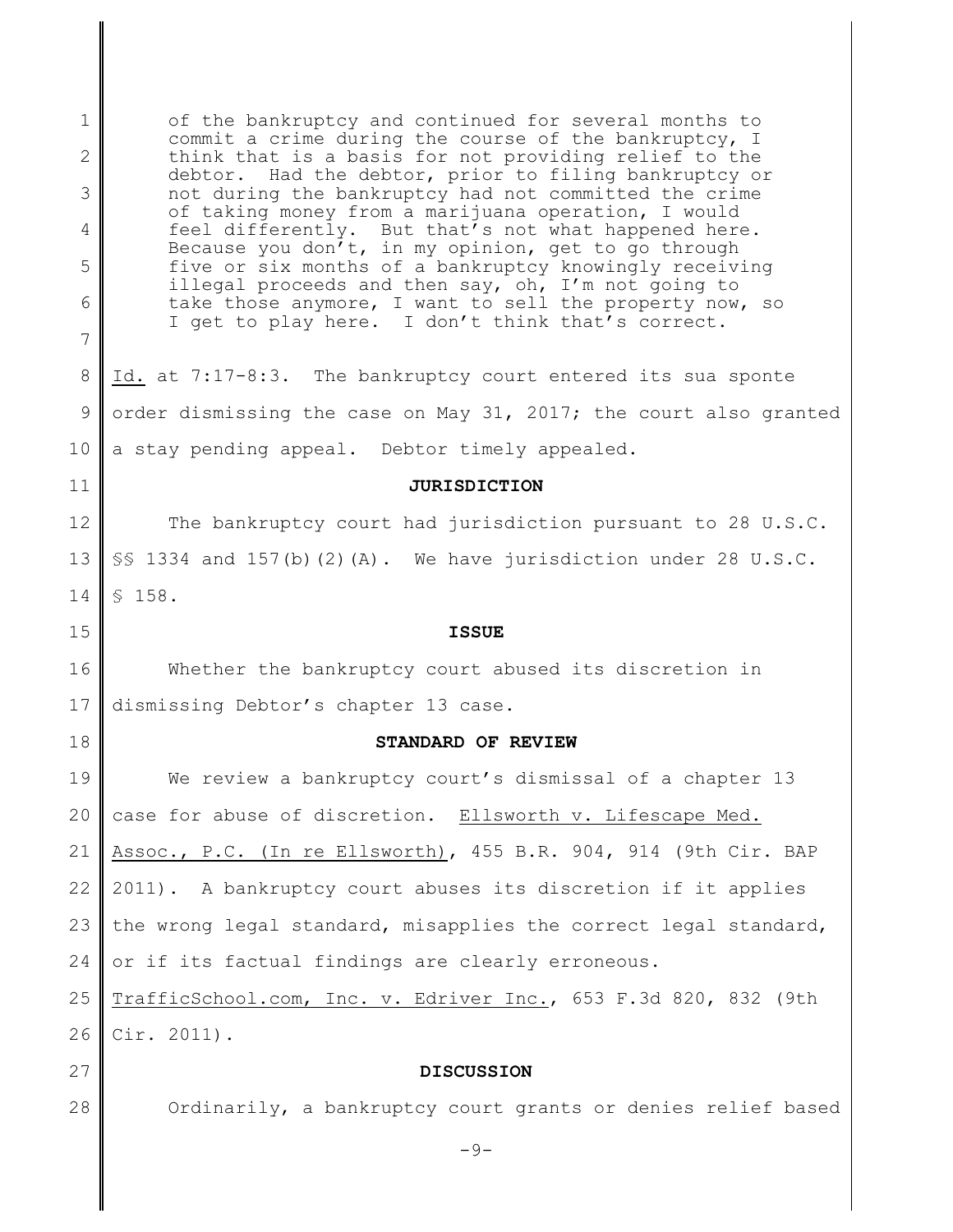1 2 3 4 5 6 7 8 9 10 11 12 on a specific provision in the Code. Here, the bankruptcy court did not specify what Code section or other authority it relied upon in dismissing Debtor's case. The court concluded, apparently based on case law from other jurisdictions, that Debtor's postpetition receipt of rental payments from a tenant that operated a marijuana dispensary on property she owned was (i) a violation of the CSA that (ii) constituted grounds for dismissal of the case. The legal basis for dismissal could have been bad faith under  $\frac{1307(c)}{c}$ , but the bankruptcy court made no bad faith finding and did not engage in the totality of the circumstances analysis required for dismissal under that Code section.

13 14 15 16 17 18 19 20 21 22 23 24 25 26 Alternatively, the bankruptcy court may have been acting pursuant to its inherent power to "issue any order, process, or judgment that is necessary or appropriate to carry out the provisions of this title." § 105(a). But, if acting pursuant to its inherent powers, the court could act only "within the confines of the Bankruptcy Code." Law v. Seigel, 134 S. Ct. 1188, 1194-95 (2014) (citations omitted). And where a statute adequately addresses the conduct at issue, the court's inherent powers should be invoked only when that statute does not fully address the situation at hand. See Chambers v. NASCO, Inc., 501 U.S. 32, 50 (1991) ("[I]f in the informed discretion of the court, neither the statute nor the Rules are up to the task, the court may safely rely on its inherent power [in imposing a sanction for bad faith litigation conduct].").

27 28 But the bankruptcy court did not articulate the legal basis for its ruling or make findings to support its conclusions that

 $-10-$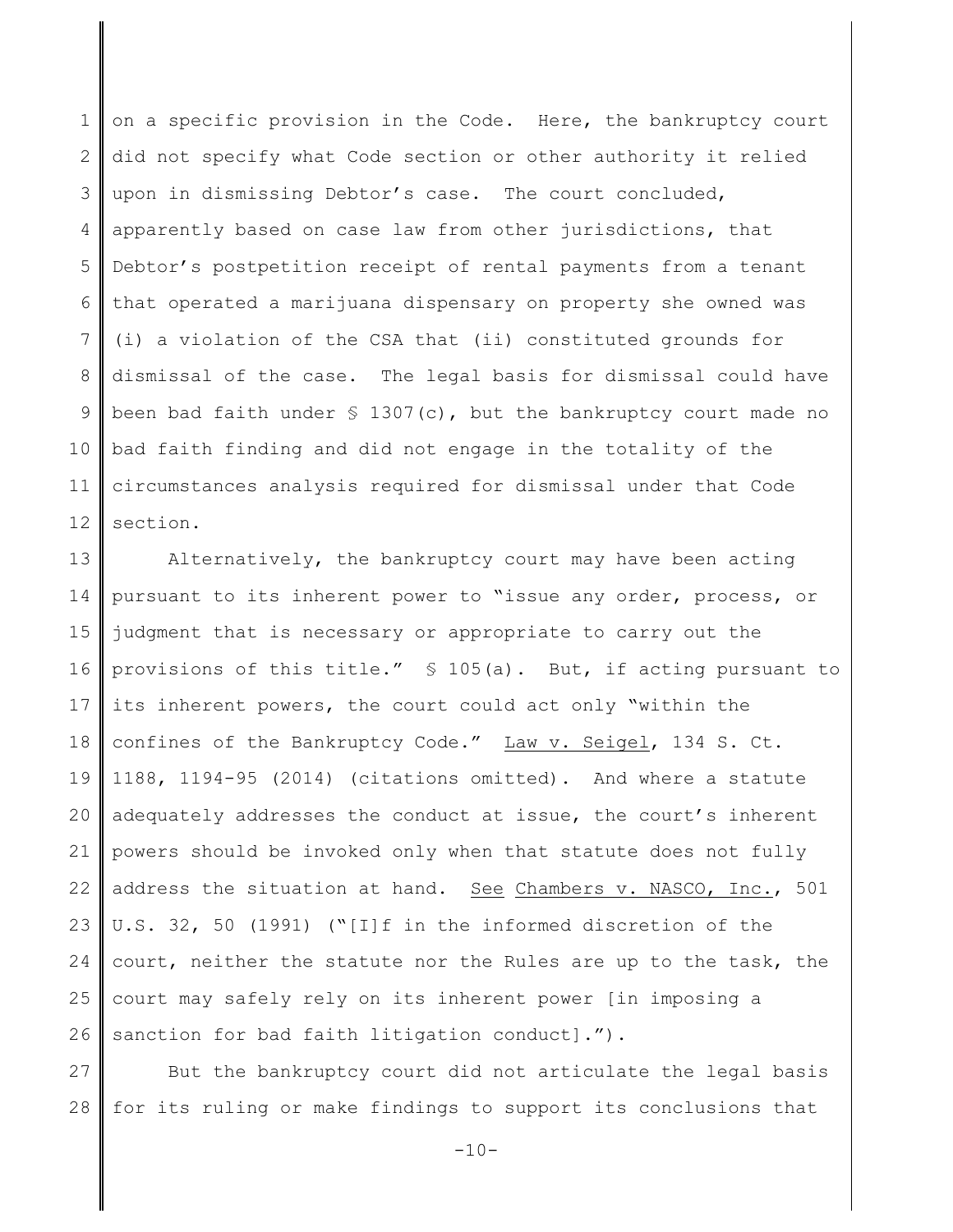1 2 3 4 5 the CSA was being violated and that that violation was grounds for dismissal. When a court imposes the harsh penalty of dismissal in circumstances such as those presented here, it is imperative that it state with clarity and precision its factual and legal bases for doing so.

6 7 8 9 10 11 12 13 14 15 16 17 The standard for dismissal of a chapter 13 case is set forth in § 1307(c). That section provides that on request of a party in interest and after notice and a hearing, the bankruptcy court may convert a chapter 13 case to chapter 7, or may dismiss a case, whichever is in the best interests of creditors and the estate, for "cause."  $\text{\$ }1307(\text{c})$ . Section 1307(c) sets forth a non-exclusive list of factors that constitute "cause" for conversion or dismissal.<sup>8</sup> In dealing with questions of conversion and dismissal, the bankruptcy court engages in a twostep process: "First, it must be determined that there is 'cause' to act. Second, once a determination of 'cause' has been made, a choice must be made between conversion and dismissal based on the

19 20 21 22 23 24 25 <sup>7</sup>Although that statute requires a request by a party in interest or the United States trustee, the bankruptcy court may dismiss or convert a case sua sponte under § 105(a). Tennant v. Rojas (In re Tennant), 318 B.R. 860, 868-70 (9th Cir. BAP 2004). Additionally, despite § 1307's requirement of notice and a hearing, due process is satisfied if the impacted party has had an opportunity to be heard. See id. at 870 (noting that the concept of notice and a hearing is flexible and depends on what is appropriate in the circumstances). Debtor does not argue that her due process rights were violated, nor does she dispute that the court had the authority to sua sponte dismiss the case.

18

26 27 28  $8$ Those enumerated factors include: unreasonable delay by the debtor that is prejudicial to creditors; failure to commence making timely payments; denial of confirmation of a plan; and material default by the debtor with respect to a term of a confirmed plan.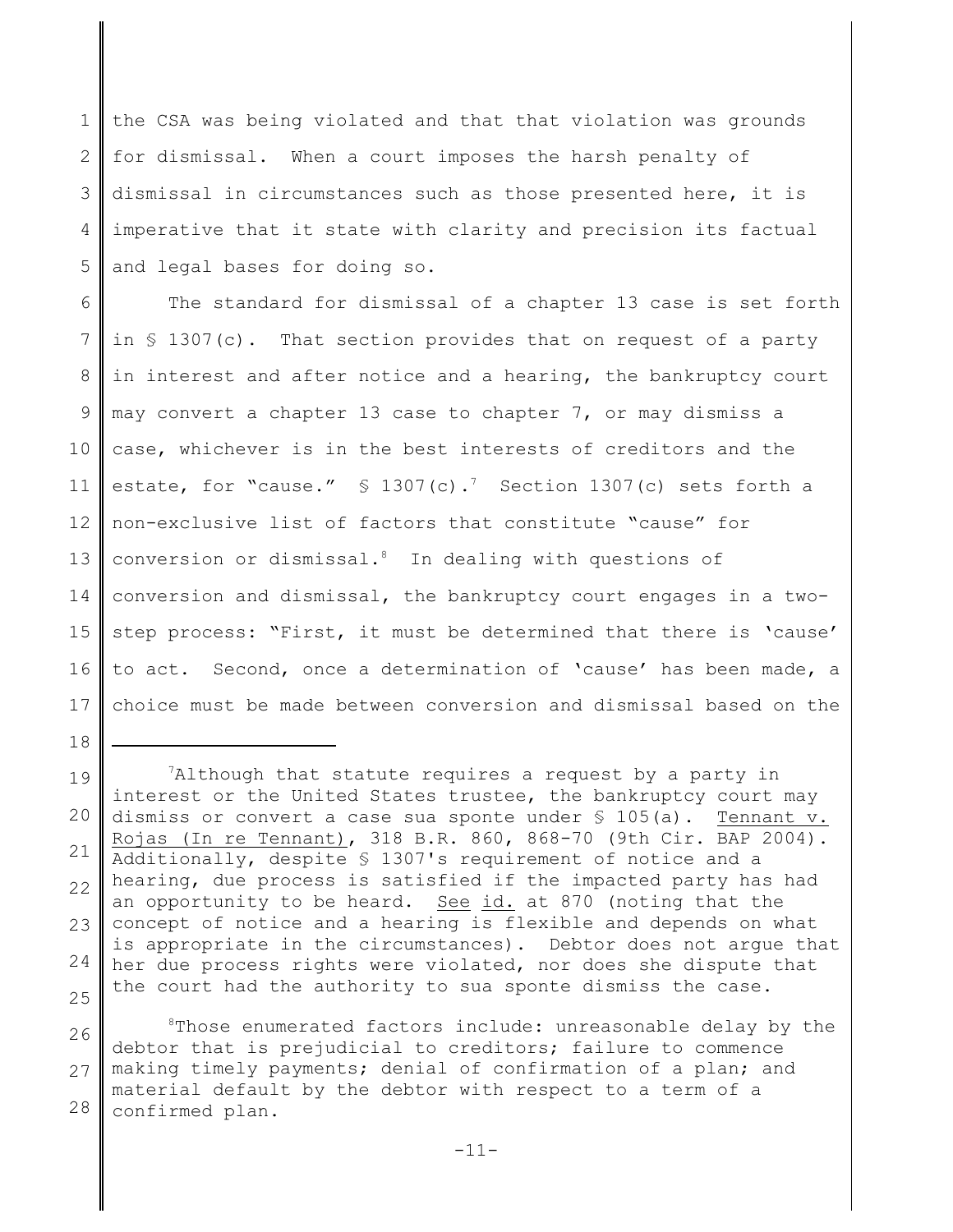1 2 'best interests of the creditors and the estate.'" Nelson v. Meyer (In re Nelson), 343 B.R. 671, 675 (9th Cir. BAP 2006).

3 4 5 6 7 8 9 10 11 12 Although not listed, bad faith is cause for dismissal. Leavitt v. Soto (In re Leavitt), 171 F.3d 1219, 1224 (9th Cir. 1999). In determining bad faith, the bankruptcy court is to apply a totality of the circumstances analysis, considering (1) whether the debtor misrepresented facts in her petition or plan, unfairly manipulated the Bankruptcy Code, or otherwise filed her chapter 13 petition or plan in an inequitable manner; (2) the debtor's history of filings and dismissals; (3) whether the debtor only intended to defeat state court litigation; and (4) whether egregious behavior is present. Id.

13 14 15 16 17 18 19 On appeal, Debtor assumes the bankruptcy court dismissed her case on grounds of bad faith by arguing that the bankruptcy court abused its discretion in not considering the totality of the circumstances, especially the fact that Debtor was using the bankruptcy to sever her ties with Mr. Bass' business. But the bankruptcy court did not invoke § 1307(c), nor did it explicitly find bad faith.

20 21 22 23 24 The bankruptcy court stated that it had "looked at the cases," but did not articulate any rules drawn from those cases that applied to the facts before it. The case law addressing facts such as those presented here is sparse, and there is no controlling authority in the Ninth Circuit.

25 26 27 28 Some courts have held that, to the extent estate assets are used for or generated by the operation of a federally prohibited marijuana business, a trustee or debtor in possession may not administer those assets without violating federal law. Arenas v.

 $-12-$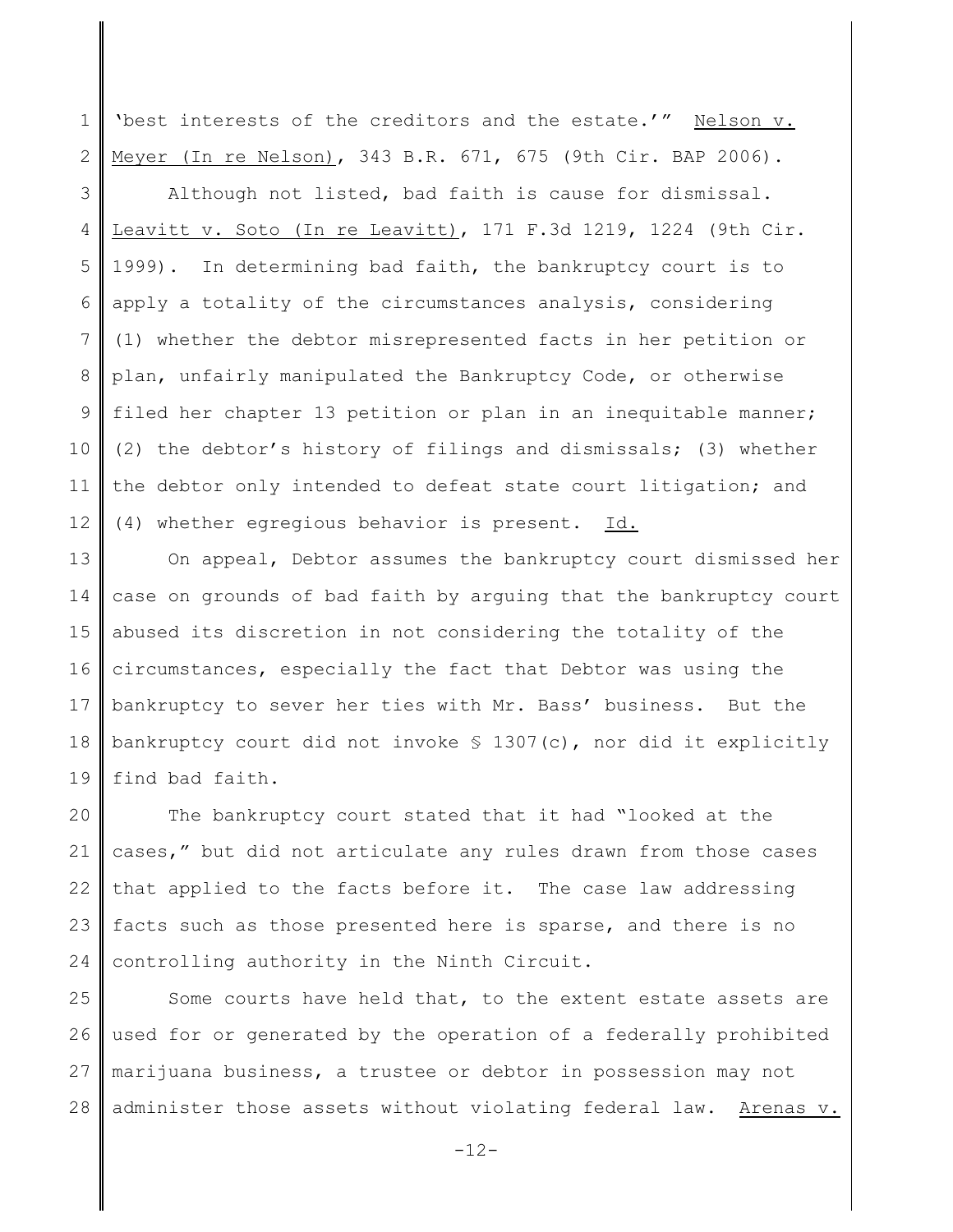1 2 3 4 5 6 7 8 9 10 11 U.S. Tr. (In re Arenas), 535 B.R. 845, 852 (10th Cir. BAP 2015); In re Medpoint Mgmt., LLC, 528 B.R. 178, 184-85 (Bankr. D. Ariz. 2015), vacated in part, Medpoint Mgmt., LLC v. Jensen (In re Medpoint Mgmt., LLC), BAP No. AZ-15-1130-KuJaJu, 2016 WL 3251581 (9th Cir. BAP Jun. 3, 2016); In re Johnson, 532 B.R. 53, 56-57 (Bankr. W.D. Mich. 2015);<sup>9</sup> In re Rent-Rite Super Kegs W., Ltd., 484 B.R. 799, 810 (Bankr. D. Colo. 2012). The bankruptcy court here made no finding, however, that the trustee would be administering the proceeds of an illegal business, and there is no evidence in the record that the rents were to be used to fund the plan.

12 13 14 15 16 17 18 19 20 21 Some courts have held that a bankruptcy filing or a plan of reorganization proposed by a debtor who is involved in an illegal enterprise is not in good faith, even where the debtor does not have a subjective bad motive, is in legitimate need of bankruptcy relief, and there is otherwise no indicia of an attempt to abuse the bankruptcy process. In re Arenas, 535 B.R. at 852-53; In re Rent-Rite Super Kegs W., Ltd., 484 B.R. at 809. Related to the good faith analysis, some courts have concluded that a debtor engaged in an illegal business who seeks bankruptcy relief comes into court with unclean hands and is not eligible for relief. In

<sup>23</sup> 24 25 26 27 28 <sup>9</sup>In In re Johnson, the bankruptcy court acknowledged the problems created when a debtor who operates a marijuana business that is legal under state law seeks bankruptcy relief, noting that continued operation of the marijuana business would result in the court and the trustee tacitly supporting the debtor's criminal enterprise. 532 B.R. at 56-57. Nevertheless, the court ruled that it would permit the debtor to remain in chapter 13 on the condition that he stop engaging in the marijuana business. Id. at 58. The bankruptcy court here explicitly disagreed with this approach.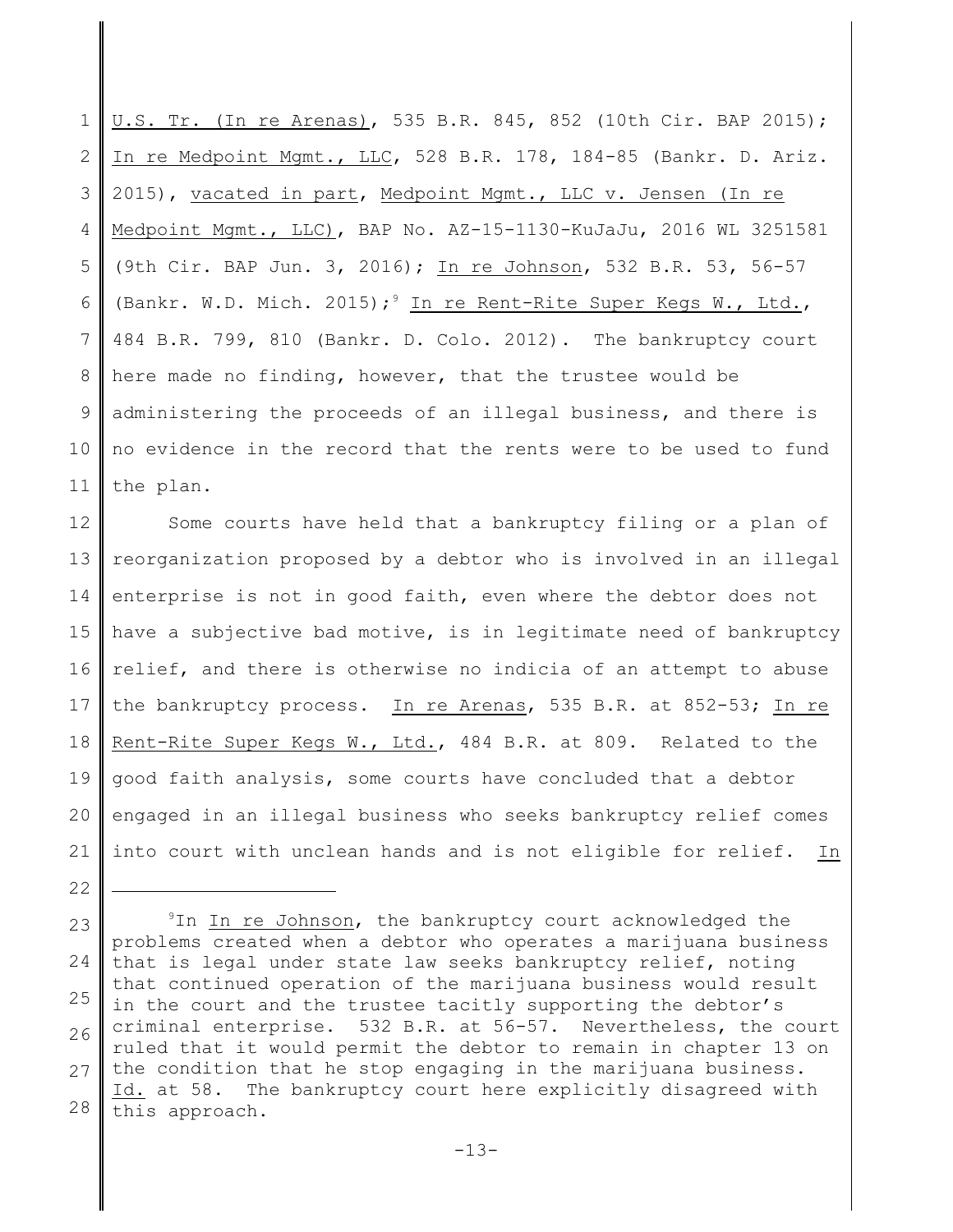1 2 3 4 5 re Rent-Rite Super Kegs W., Ltd., 484 B.R. at 807; cf. In re Medpoint Mgmt., LLC, 528 B.R. at 186-87 (petitioning creditors who knew the putative debtor was engaged in a federally prohibited medical marijuana business had unclean hands and could not seek relief from the bankruptcy court).

6 7 8 9 10 11 The bankruptcy court here made no finding of bad faith or unclean hands. Further, it concluded that it was a crime for Debtor to be accepting rents from Mr. Bass' business without making any findings showing that all the elements of a CSA violation had been established (such as the requirement that the conduct be "knowing").

12 13 14 15 16 The foregoing cases suggest possible reasons for the court's decision, but without specific findings and conclusions, we cannot determine whether or how the court found those cases applicable to the facts of this case, nor can we adequately evaluate the propriety of the bankruptcy court's ruling.

17 18 19 20 Accordingly, on remand, the bankruptcy court should articulate the findings that led it to determine that Debtor was violating the CSA and what legal standard it relied upon in dismissing the case.

21

22

23

24

25

26

27

28

## **CONCLUSION**

For the reasons set forth above, we VACATE and REMAND.

Concurrence begins on next page.

 $-14-$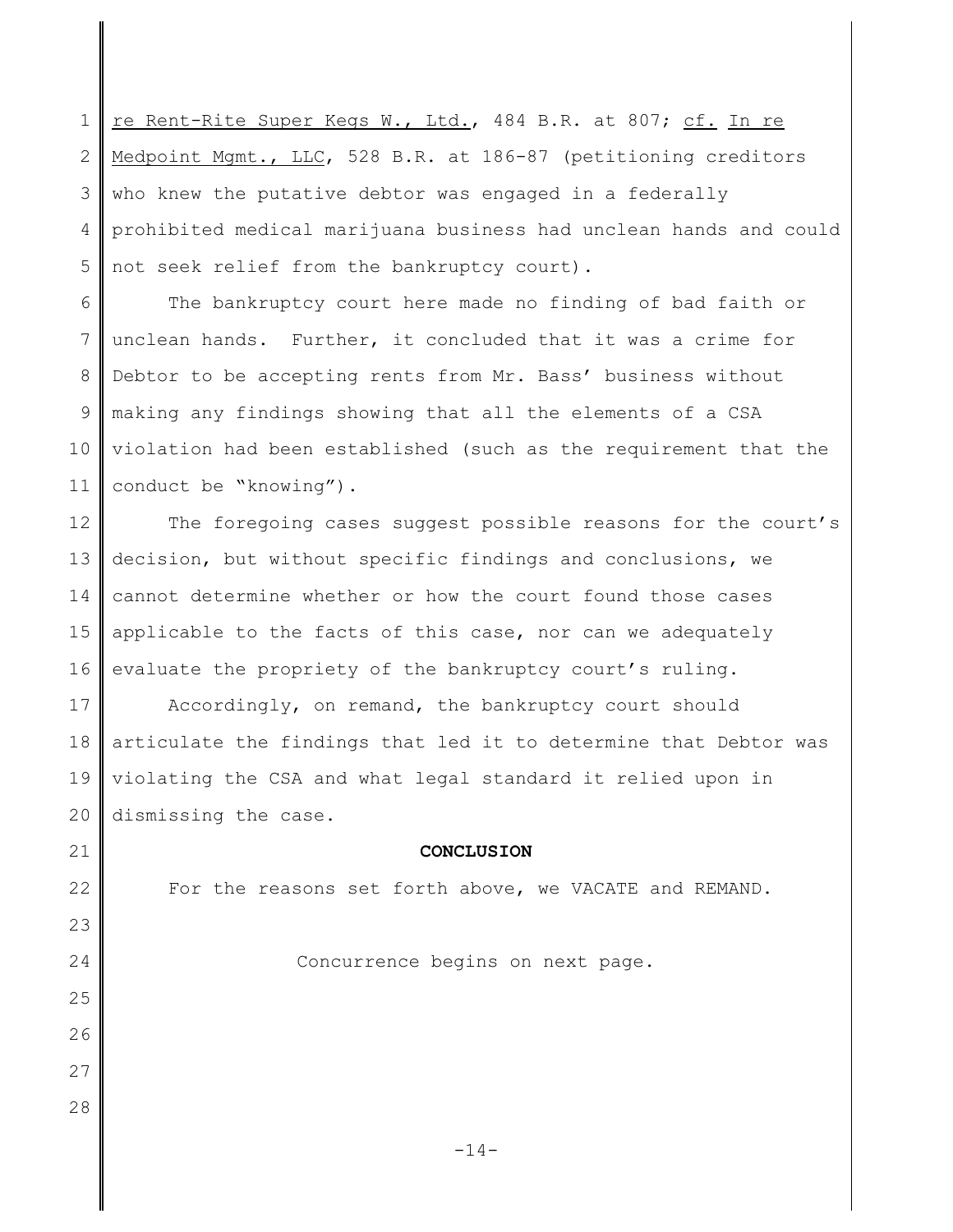1 TIGHE, Bankruptcy Judge, CONCURRING.

2 3 4 5 6 7 8 9 10 11 12 13 14 I concur in the memorandum and write separately to emphasize (1) the importance of evaluating whether the Debtor is actually violating the Controlled Substances Act and (2) the need for the bankruptcy court to explain its conclusion that dismissal was mandatory under these circumstances. With over twenty-five states allowing the medical or recreational use of marijuana, courts increasingly need to address the needs of litigants who are in compliance with state law while not excusing activity that violates federal law. A finding explaining how a debtor violates federal law or otherwise provides cause for dismissal is important to avoid incorrectly deeming a debtor a criminal and denying both debtor and creditors the benefit of the bankruptcy laws.

15 16 17 18 19 20 21 22 23 24 25 26 As the memorandum details, there are a number of situations where the federal prohibition on marijuana distribution prevented debtors from reorganizing or liquidating under federal bankruptcy laws. Typically, these were cases where the debtor sought to continue to distribute marijuana postpetition or where a trustee would be asked to accept proceeds of a drug-related business, situations where federal law would clearly be violated. See, e.g., In re Arenas, 535 B.R. 845 (debtors themselves grew and sold marijuana); In re Rent-Rite Super Kegs W., Ltd., 484 B.R. 799 (debtor's ongoing postpetition leases with marijuana-growing tenant exposed debtor to criminal liability and primary asset to forfeiture).

27 28 This Debtor's plan did not necessarily require the rental income from the dispensary to fund the proposed payments. It

-1-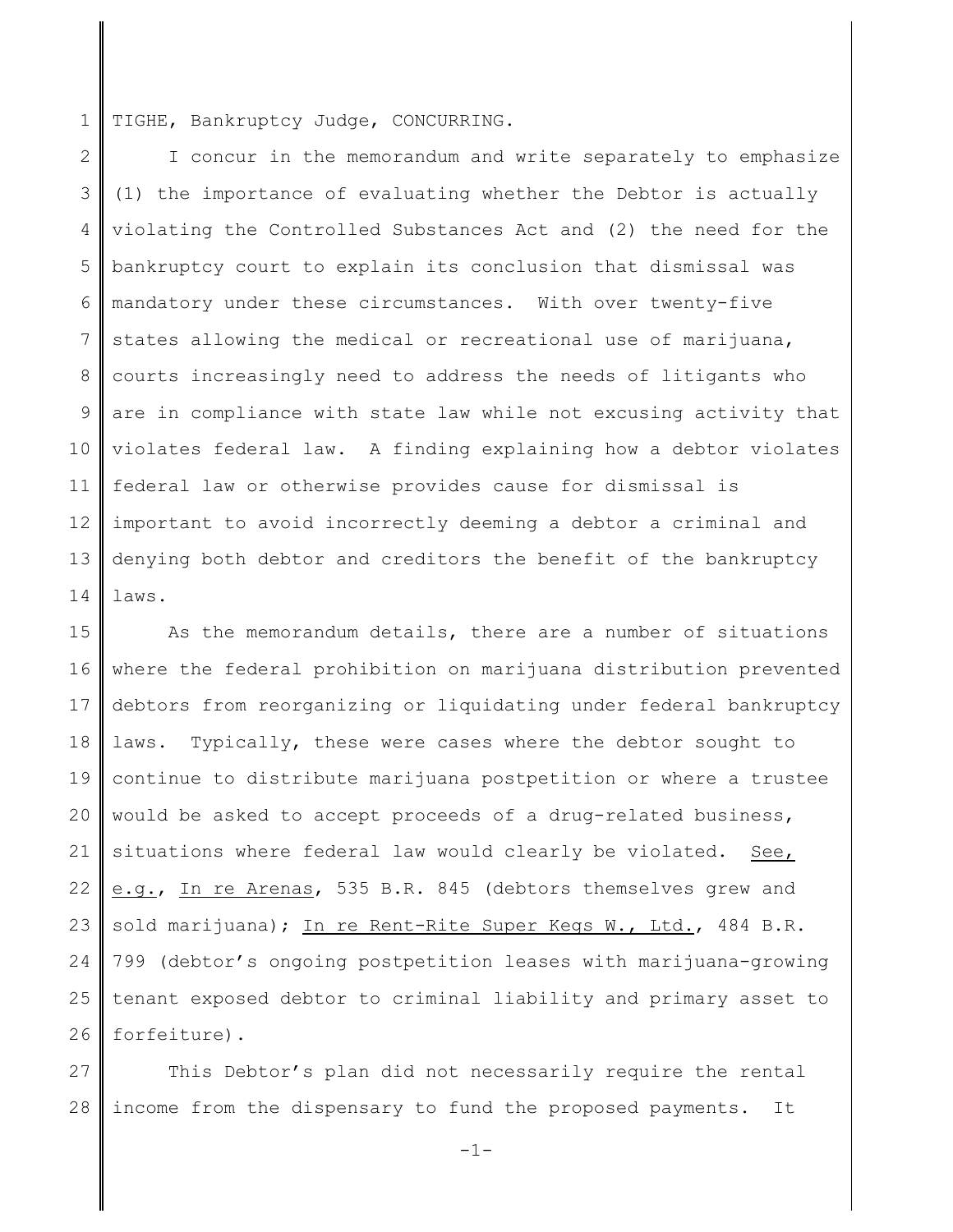1 2 3 4 5 6 7 provided for minimal plan payments until a sale motion could be filed and the Debtor's real property sold. The sale of Debtor's real property would have been simply a liquidation of legal estate assets. In fact, but for the marijuana-related proceeds, the sale of real property to fund a plan is a common scenario because of the ability in bankruptcy to sell property subject to a bona fide dispute free and clear of a lien. See  $\S$  363(f)(4).

8 9 10 11 12 13 14 15 16 17 18 19 20 21 If, on remand, the basis for dismissal is the court's concern that Debtor committed a crime by receiving postpetition rent derived from a marijuana business, an explicit finding of the facts required for criminal liability is needed. Section 856(a)(2) of Title 21 prohibits a person with a premises from knowingly and intentionally allowing its use for the purpose of distributing drugs. United States v. Tamez, 941 F.2d 770, 774 (9th Cir. 1991). A violation of section 856(a) also requires a showing that a primary or principal use of the premises is for drug distribution or manufacture. See United States v. Mancuso, 718 F.3d 780, 794-96 (9th Cir. 2013). Any prosecution of this crime would require a showing that Debtor knew that Mr. Bass leased the property to operate a marijuana dispensary, and that she intended to allow that use.

22 23 24 25 26 27 28 The Debtor's personal knowledge is an especially critical inquiry for an elderly, blind woman residing in assisted living with an attorney-in-fact in charge of the lease. Although Debtor stated in her second declaration in support of the motion to reject the lease that Bass was operating a medical marijuana dispensary, the record does not indicate when Debtor became aware of this. She stated in that declaration that she did not want to

 $-2-$